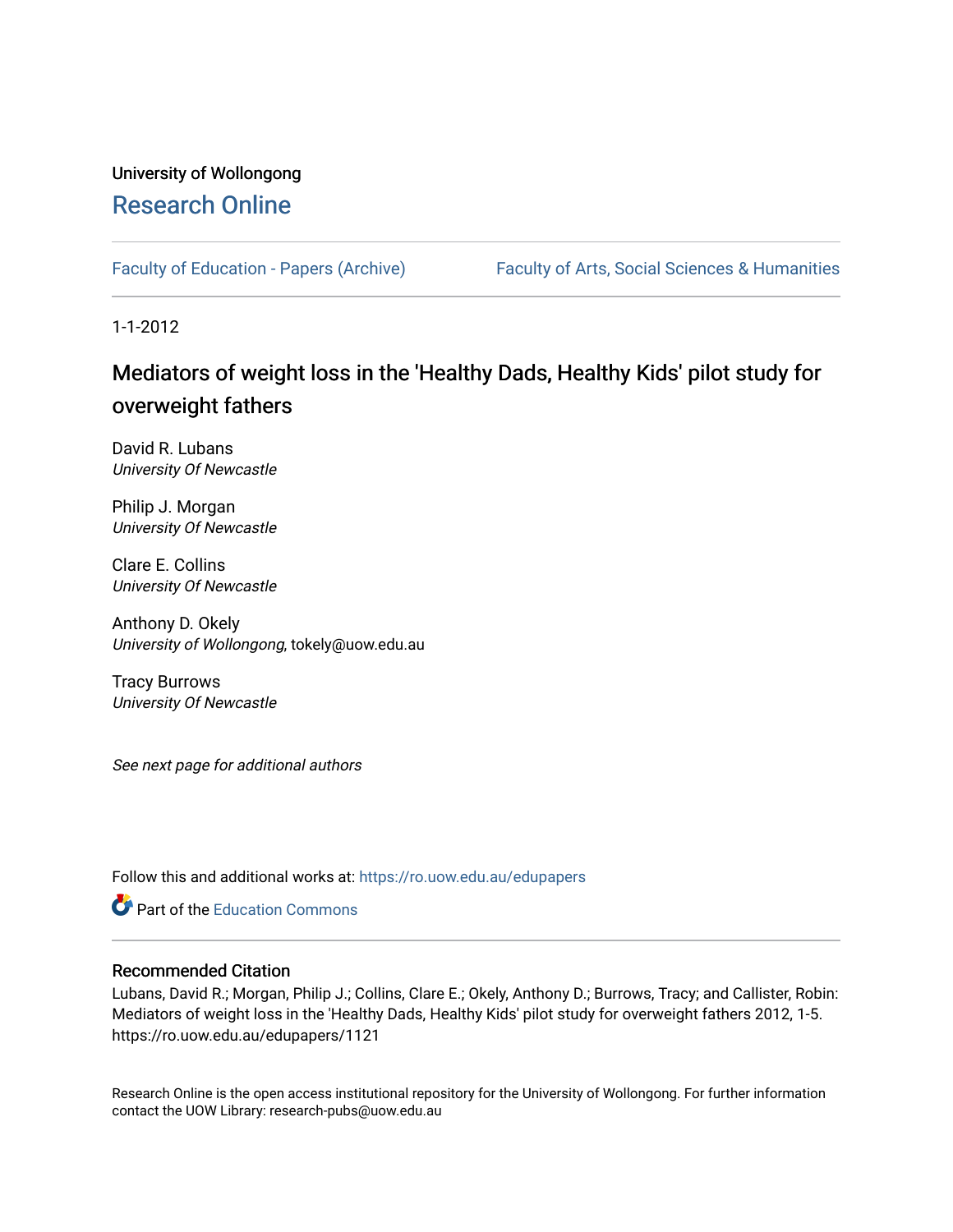## Authors

David R. Lubans, Philip J. Morgan, Clare E. Collins, Anthony D. Okely, Tracy Burrows, and Robin Callister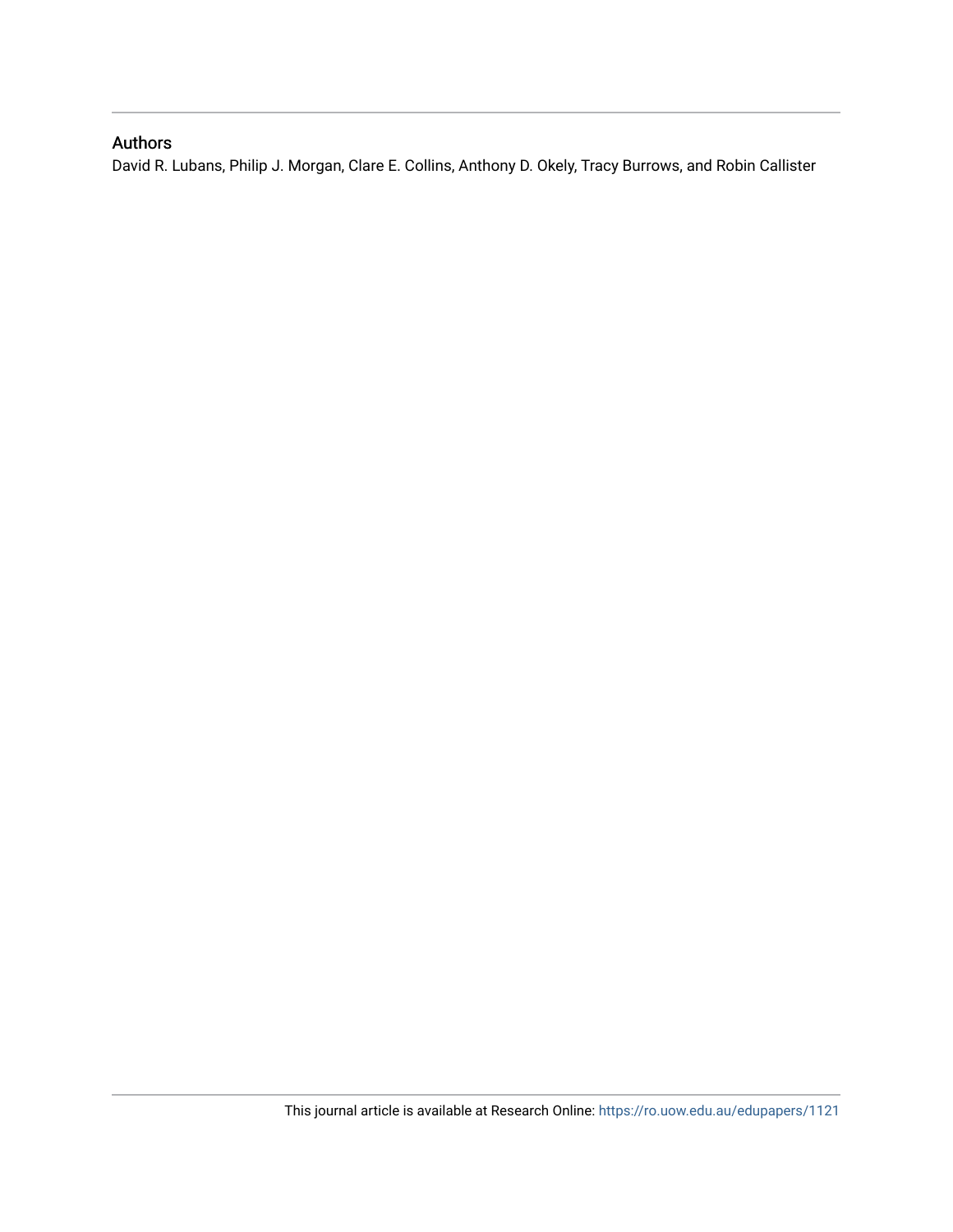

# **SHORT PAPER CONSIDER CONSIDER CONSIDER CONSIDER CONSIDER CONSIDER CONSIDER**

# Mediators of weight loss in the 'Healthy Dads, Healthy Kids' pilot study for overweight fathers

David R Lubans<sup>1,5\*</sup>, Philip J Morgan<sup>1,5</sup>, Clare E Collins<sup>2,5</sup>, Anthony D Okely<sup>3,5</sup>, Tracy Burrows<sup>2,5</sup> and Robin Callister<sup>4,5</sup>

## Abstract

Background: A poor understanding of the specific lifestyle behaviors that result in weight loss has hindered the development of effective interventions. The aim of this paper was to identify potential behavioral mediators of weight loss in the Healthy Dads, Healthy Kids (HDHK) intervention for overweight fathers.

Findings: The three-month intervention was evaluated in a randomized controlled trial and conducted in Newcastle, New South Wales, Australia. Baseline, three month (immediate post-intervention) and six month assessments were conducted. Recruitment and follow-up occurred between October 2008 and May 2009. The study sample included 53 overweight/obese men [mean  $(\pm$  SD) age = 40.6( $\pm$  97.1) years; body mass index (BMI) = 33.2  $(\pm 3.9)$  kgm<sup>-2</sup>] and their primary school-aged children [n = 71, 54% boys; age = 8.2 ( $\pm 2.0$ ) years] who were randomized to HDHK program or a wait-list control group. Physical activity (PA) was assessed using pedometers and dietary behaviors were measured using a validated food frequency questionnaire. The intervention resulted in significant weight loss (−5.13 ± 1.27 kg, P < 0.0001) and increased PA among fathers (2769 ± 750 steps/day,  $P < 0.001$ ) and their children (1486 ± 521 steps/day,  $P < 0.01$ ). Fathers' PA mediated weight loss in the intervention (AB = −2.31, 95% CI = −4.63 to −0.67) and was responsible for 47% of the intervention effect. Changes in dietary behaviors were not statistically significant.

**Conclusions:** PA was an important mediator of weight loss in the HDHK intervention. Encouraging overweight fathers to be more active with their children appears to be a promising strategy for obesity treatment in men.

Keywords: Physical activity, Mediation, Diet, Nutrition, Weigh loss, Intervention

# Findings

Background

The prevalence of overweight and obesity is higher among adult men than women [[1,2\]](#page-6-0), yet men are less likely to seek weight loss advice or volunteer for weight loss studies [\[3,4](#page-6-0)]. Indeed a recent systematic review [[5](#page-6-0)] highlighted that males are severely underrepresented and difficult to engage in weight loss trials. As such, the evidence base for effective weight loss programs that target men is limited.

Consequently, the development and evaluation of weight loss interventions that are attractive to men are important public health priorities.

In one of the few tailored weight loss programs for men, Morgan et al. evaluated the Self-Help Exercise and Diet using Information Technology (SHED-IT) [[6\]](#page-6-0) program for overweight males. To provide insights into the mechanisms of behavioral change in SHED-IT, Lubans and colleagues examined the potential mediators of weight loss [[7](#page-6-0)]. None of the hypothesized behaviors satisfied the criteria for mediation, but reductions in fat intake and portion size approached statistical significance. Notably, mediation analysis has emerged as an important statistical technique for providing insights into the mechanisms of change in behavioral interventions targeting energy balance [\[8](#page-6-0)]. Behavioral weight loss interventions are generally based on well-defined messages targeting improvements in key dietary, PA and sedentary behaviors [\[9](#page-6-0)] and mediation analysis can be used to determine which behaviors contributed to weight-loss.

Parental obesity is a strong predictor of childhood weight status and interventions targeting the health



© 2012 Lubans et al; licensee BioMed Central Ltd. This is an Open Access article distributed under the terms of the Creative Commons Attribution License (http://creativecommons.org/licenses/by/2.0), which permits unrestricted use, distribution, and reproduction in any medium, provided the original work is properly cited.

<sup>\*</sup> Correspondence: [David.Lubans@newcastle.edu.au](mailto:David.Lubans@newcastle.edu.au) <sup>1</sup>

<sup>&</sup>lt;sup>1</sup>School of Education, Faculty of Education and Arts, University of Newcastle, Newcastle, NSW 2308, Australia

<sup>&</sup>lt;sup>5</sup> Priority Research Centre in Physical Activity and Nutrition, University of Newcastle, Newcastle, Australia

Full list of author information is available at the end of the article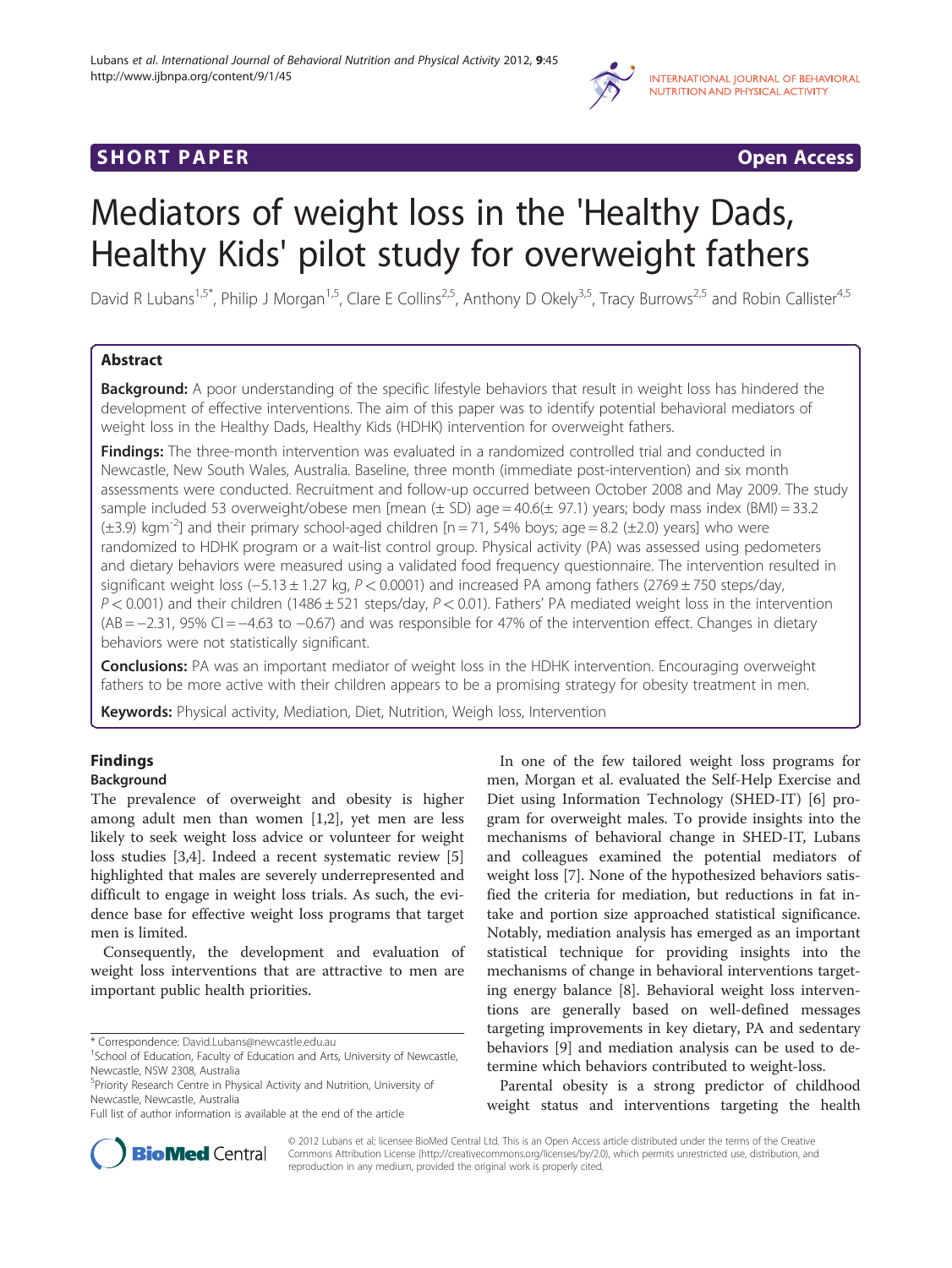behaviors of the whole family are clearly warranted [\[10](#page-6-0)]. However, family-based interventions typically target mothers and the influence of fathers' on their children's health behaviors is scarce in, or not detailed in the literature [[11\]](#page-6-0). The influence of fathers weight status was highlighted in a recent longitudinal study which found that children with overweight or obese fathers were at a higher risk of becoming obese [\[12](#page-6-0)]. The Healthy Dads, Healthy Kids (HDHK) pilot study recruited overweight fathers and their children into a randomized controlled trial [\[13\]](#page-6-0). The intervention resulted in significant weightloss among fathers at six month follow-up. The aim of this paper was to identify behavioral mediators of weight-loss among fathers in HDHK intervention.

#### Methods

## Study design

The study design was a two-arm randomized controlled trial. The major aim of the pilot study was to evaluate the feasibility and efficacy of a program targeting overweight/ obese fathers to lose weight and model healthy lifestyles [[13](#page-6-0)]. Ethics approval was obtained and participants provided written informed consent. The study was designed to detect a weight-loss difference of 3 kg between groups. Assuming a standard deviation of 5 kg  $(P = 0.05,$  twosided) and based on 80% power, a sample size of 18 fathers per group was required. The study was adequately powered to detect medium-to-large mediation effects using the bias-corrected bootstrap procedure [\[14\]](#page-6-0).

Eligible participants were overweight/obese [body mass index (BMI) 25 to 40  $\text{kg/m}^2$ ] fathers with a child aged 5–12 years. Participants were recruited in August/September 2008 and consisted of 53 overweight/obese men and their children (27 fathers/39 children HDHK group; 26 fathers/32 children control group). The mean age (SD) of fathers was 40.6(7.1) years, the mean (SD) BMI was 33.2 (3.9) kgm-2. The Socio-Economic Indexes for Areas (SEIFA) (scale  $1 =$  lowest to  $10 =$  highest) based on the postal code of residence was used to determine socioeconomic status (SES). The majority of participants were of middle to upper SES (SES  $1-4=6$  participants, SES  $5-8 = 41$  participants, SES  $9-10=6$  participants). The mean (SD) age of children was 8.2 (2.0) years, including 38 (53.5%) boys.

#### Intervention

The 3-month HDHK program [\[13\]](#page-6-0) involved fathers attending eight weekly face-to-face group sessions (75 min each). Five group sessions were for fathers only and three of the sessions were practical and involved both fathers and their children. The program was based on Bandura's Social Cognitive Theory (SCT) [\[15](#page-6-0)] and Family Systems Theory [[16\]](#page-6-0).

Fathers were provided with evidence-based information about weight loss and behavior change and

encouraged to role model more appropriate health behaviors. Fathers were also encouraged to spend quality time with their children using PA and shared experiences in the preparation and consumption of healthy foods as the medium. The practical sessions involved fathers and their children and focused on the following: (i) fundamental movement skills, (ii) rough and tumble play (iii) health-related fitness, and (iv) fun and active games. Resources included PA and weight-loss handbooks, a program folder outlining sessions and online component. Fathers were instructed to access a free website to selfmonitor weight, dietary intake and PA (pedometers), and also weighed themselves at each session.

Aside from recruiting fathers only, the HDHK program was gender-sensitized to ensure the program and the messages delivered were meaningful and appealing to men [[4\]](#page-6-0). For example, the dietary messages focused on nutrition and the mathematics of weight loss as opposed to a strict diet regime while still allowing consumption of 'sometimes' foods and drink (i.e., alcohol). The program resources also included anecdotes and weight loss strategies that men could relate to such as examples of physical activities that men commonly participate in.

#### Assessments

Fathers' weight was measured in light clothing, without shoes on a digital scale to 0.1 kg (model CH-150kp, A&D Mercury Pty Ltd, South Australia, Australia). Height was measured to 0.1 cm using a portable stadiometer (VR High Speed Counter; Harpenden/Holtain, Mentone Education Centre, Morrabin, Victoria, Australia).

PA was measured objectively using Yamax SW700 pedometers (Yamax Corporation, Kumamoto City, Japan), which have good validity (within  $\pm 3\%$  of actual steps taken) and intramodel reliability ( $\alpha = 0.99$ )[[17\]](#page-6-0). Fathers and their children were asked to wear pedometers for seven consecutive days. At baseline assessments, participants were instructed on how to attach the pedometers and asked to remove the pedometers only when sleeping, when the pedometer might get wet (e.g., swimming or showering) or during contact sports. At the end of the day participants were asked to record their steps on a log sheet and record if they had removed their pedometer. The contribution of non-wear time (e.g., swimming and contact sports) to total PA was explored by examining the self-reported log sheets completed by participants [[18\]](#page-6-0). However, there were no significant differences between unadjusted and adjusted step counts and because the log sheets were not completed by all participants, the unadjusted values are reported.

Dietary intake of fathers was measured using the Dietary Questionnaire for Epidemiological Studies (DQES) Version 2, Food Frequency Questionnaire (FFQ) from the Cancer Council Victoria [\[19\]](#page-6-0). Although limited validation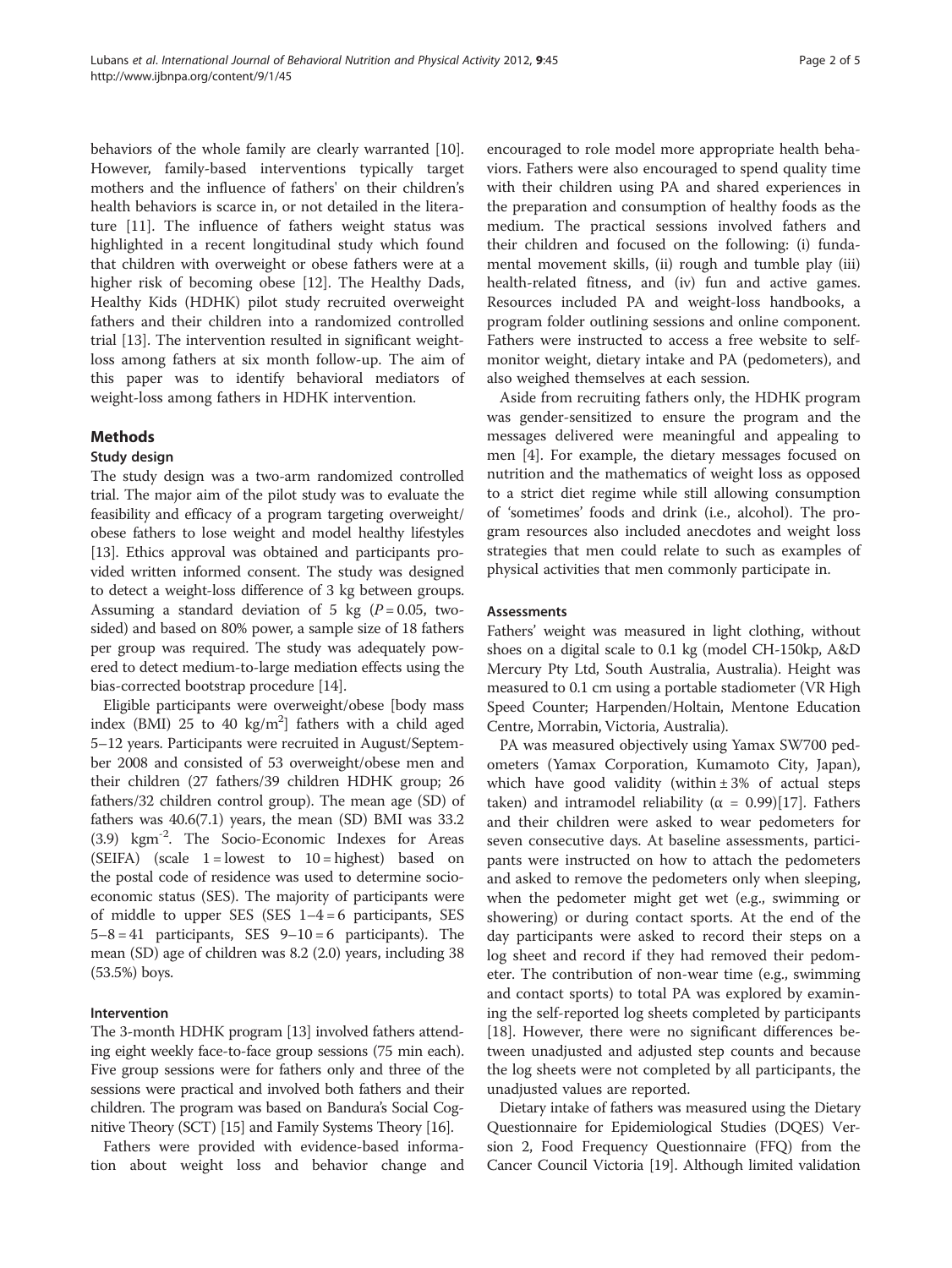studies have been conducted in men, validation of polyand monounsaturated fatty acid intakes using plasma fatty acid concentrations generated adjusted correlation coefficients ranging from 0.38 to 0.78 [\[20\]](#page-6-0). Validation of fruit and vegetable intakes using plasma carotenoid concentrations gave correlation coefficients ranging from 0.28 for lycopene to 0.46 for beta-cryptoxanthin [[21](#page-6-0)]. Fruit and vegetable serves/day, alcohol consumption (% of total daily energy intake), fat intake (% of total daily energy intake), consumption of energy dense snacks (g/day) (i.e. crackers, sweet biscuits, cakes, chocolate, crisps and ice cream), take away meals (g/day) and total energy intake (kcal/day) and portion size were explored as potential mediators of weight-loss in the HDHK intervention. Portion size photographs were used to calculate single portion size factor (PSF) to determine participants' usual meal portion sizes.

#### Statistical analyses

All analyses were conducted using the Statistical Package for the Social Sciences (SPSS for Windows version 17.0, 2008, SPSS Inc, Chicago, IL). Last observation carried forward was used for missing data (i.e. baseline or 3-month scores carried forward). Variables were adjusted for baseline values using linear regression and the residualized change scores were used in the analyses. The SPSS macro developed by Preacher and Hayes [\[22\]](#page-6-0) was used to calculate the regression coefficients for the effect of the intervention on the potential mediators (A) and the association between changes in mediators and changes in weight (B). The program also estimates the total  $(C)$ , direct  $(C')$ , and indirect  $(AB)$  intervention effects, including tests of significance using bootstrap procedures which is recommended for use in small samples [[14\]](#page-6-0).

#### Results and discussion

Eighty-three percent of the sample were retained at six months  $(n = 44)$ . Participants' outcomes at baseline and six months post-test are reported in Table 1. The total effect of the HDHK intervention effect on fathers' weight was statistically significant (C =  $-5.13$  kg,  $P < 0.0001$ ).

The effect of the intervention on the potential mediators and association between changes in mediators and changes in weight are provided in Table [2](#page-5-0). After controlling for changes in the control group, the intervention effect was equal to 2769 ( $P < 0.001$ ) steps/day. In addition, there was a significant inverse association between changes in PA and weight  $(P < 0.001)$ , suggesting that men who increased their PA also reduced their weight. Consequently, increases in men's PA mediated the effects of the HDHK intervention on their weight-loss  $(AB = -2.31, 95\% \text{ CI} =$ −4.63 to −0.67). The mediated effect was found to be 47% of the intervention effect. Few studies use mediation analysis to explore whether changes in the hypothesized mediators are responsible for the observed weight-loss. Tate et al. used change score correlations to demonstrate that changes in PA were associated with weight-loss in their online weight-loss intervention [\[23\]](#page-6-0), but they did not report if the mediated effect was statistically significant.

The HDHK program resulted in significant increases in PA among children in the intervention group (1486 steps/day,  $P < 0.01$ ). Parental modeling of PA is an important correlate of youth activity and it was hypothesized that fathers in the intervention group would spend more time being active with their children and that their child's PA would mediate their weight-loss. This hypothesis was not supported as changes in children's PA were not associated with fathers' weight-loss. This hypothesis warrants further exploration and future studies with larger samples may be

| Table 1 Participants' values for weight, physical activity and dietary outcomes at baseline and posttest |  |  |
|----------------------------------------------------------------------------------------------------------|--|--|
|----------------------------------------------------------------------------------------------------------|--|--|

| <b>Variables</b>                           |                   | <b>Baseline</b>        | Six months posttest |                          |  |
|--------------------------------------------|-------------------|------------------------|---------------------|--------------------------|--|
|                                            | $Control(n = 26)$ | $Intervention(n = 27)$ | $Control(n = 26)$   | Intervention( $n = 27$ ) |  |
| Weight (kg)                                | 105.0 (13.4)      | 106.7 (13.7)           | 104.9 (13.2)        | 101.7 (14.6)             |  |
| Physical activity (steps/day)              | 8028 (2559)       | 8522 (2745)            | 7405 (2591)         | 10,538 (3777)            |  |
| Child's physical activity (mean steps/day) | 10,903 (2920)     | 11,023 (2481)          | 10,394 (2929)       | 11,980 (2909)            |  |
| Portion size (PSF) <sup>a</sup>            | 1.49 (0.30)       | 1.59(0.33)             | 1.39(0.35)          | 1.40(0.36)               |  |
| Fruit (serves/day)                         | 1.3(1.1)          | 1.1(0.9)               | 1.2(0.8)            | 1.5(0.9)                 |  |
| Vegetable (serves/day)                     | 2.0(1.1)          | 2.4(1.1)               | 2.1(1.3)            | 2.3(1.0)                 |  |
| Alcohol (% energy/day)                     | 9.8(12.5)         | 9.8(11.7)              | 9.4(9.6)            | 11.6(13.7)               |  |
| Fat (% energy/day)                         | 36.6(5.1)         | 34.7(4.8)              | 36.3(4.8)           | 33.3(4.0)                |  |
| Energy dense snacks (g/day)                | 116.5(72.0)       | 98.0 (60.8)            | 90.2(71.7)          | 59.2 (50.5)              |  |
| Take away meals (g/day)                    | 138.8 (204.1)     | 74.5 (56.1)            | 88.5 (65.5)         | 59.8 (53.7)              |  |
| Total energy (kcal/day)                    | 3038 (984)        | 2808 (854)             | 2640 (805)          | 2350 (808)               |  |

Note. Means reported and standard deviations in brackets.<sup>a</sup> Portion size photographs are used to calculated a single portion size (PSF) factor is to indicate whether on average a person eats median size serves (PSF = 1), more than the median (PSF > 1), or less (PSF < 1) and is used to scale the serve size for vegetables, meat and casseroles.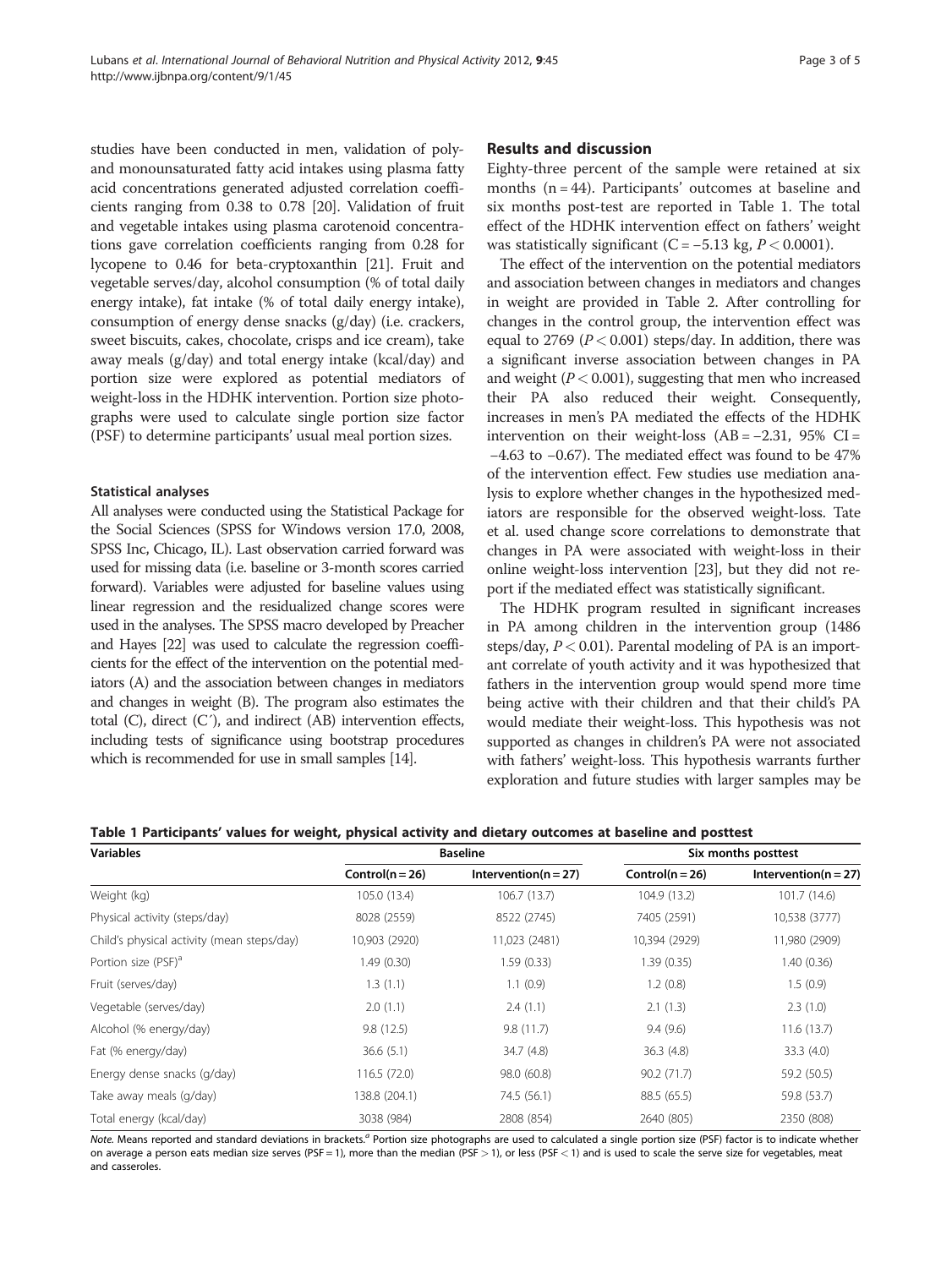| Hypothesized<br>mediators            | Direct effect of<br>intervention on<br>weight |           | Intervention effect<br>on potential<br>mediators |           | <b>Association between</b><br>potential mediators<br>and weight |           | <b>Mediated effect</b> |                     |                        |
|--------------------------------------|-----------------------------------------------|-----------|--------------------------------------------------|-----------|-----------------------------------------------------------------|-----------|------------------------|---------------------|------------------------|
|                                      | $C'$ (SE) <sup>a</sup>                        | $P$ value | $A$ (SE) <sup>b</sup>                            | $P$ value | $B(SE)^c$                                                       | $P$ value | $AB$ (SE) <sup>d</sup> | 95% Cl <sup>e</sup> | $AB/(C'+AB)^{\dagger}$ |
| Physical activity (steps/day)        | $-2.56(1.22)$                                 | 0.0402    | 2769 (750)                                       | 0.0006    | $-0.0008(0.0002)$                                               | 0.0002    | $-2.31$<br>(1.06)      | $-4.63$ to $-0.67$  | 47%                    |
| Child's activity<br>(mean steps/day) | $-4.63(1.35)$                                 | 0.0012    | 1486 (521)                                       | 0.0063    | $-0.0002(0.0003)$                                               | 0.6213    | $-0.25(0.54)$          | $-1.31$ to 0.81     | 5%                     |
| Portion size (PSF)                   | $-5.09(1.28)$                                 | 0.0002    | $-0.02(0.10)$                                    | 0.8063    | 1.48 (1.88)                                                     | 0.4337    | $-0.04(0.21)$          | $-0.51$ to 0.45     | 1%                     |
| Fruit (serves/day)                   | $-5.25(1.30)$                                 | 0.0002    | 0.28(0.24)                                       | 0.2550    | 0.44(0.76)                                                      | 0.5689    | 0.12(0.33)             | $-0.45$ to 0.97     | 2%                     |
| Vegetable (serves/day)               | $-5.13(1.28)$                                 | 0.0002    | 0.00(0.30)                                       | 1.000     | 0.32(0.61)                                                      | 0.5992    | 0.00(0.22)             | $-0.58$ to 0.33     | 0%                     |
| Alcohol (% energy/day)               | $-4.96(1.26)$                                 | 0.0003    | 2.16(3.33)                                       | 0.5207    | $-0.08(0.05)$                                                   | 0.1452    | $-0.17(0.34)$          | $-1.04$ to 0.32     | 3%                     |
| Fat (% energy/day)                   | $-4.82(1.33)$                                 | 0.0007    | $-2.35(1.13)$                                    | 0.0429    | 0.13(0.16)                                                      | 0.4224    | $-0.31(0.40)$          | $-1.24$ to 0.34     | 6%                     |
| Energy dense snacks (g/day)          | $-4.76(1.30)$                                 | 0.0007    | $-28.71(17.13)$                                  | 0.1004    | 0.01(0.01)                                                      | 0.2317    | $-0.37(0.33)$          | $-1.00$ to 0.30     | 7%                     |
| Take away meals (g/day)              | $-4.93(1.31)$                                 | 0.0005    | $-24.87(16.57)$                                  | 0.1400    | 0.008(0.011)                                                    | 0.4711    | $-0.20(0.29)$          | $-0.87$ to 0.33     | 4%                     |
| Total energy (kcal/day)              | $-4.76(1.28)$                                 | 0.0006    | $-1344(953)$                                     | 0.1647    | 0.0003(0.0002)                                                  | 0.1564    | $-0.37(0.38)$          | $-1.33$ to 0.19     | 7%                     |

<span id="page-5-0"></span>Table 2 Effect of the intervention on the potential mediators and the association between changes in mediators and changes in weight

 $a^2$  C´ = unstandardized regression coefficient of the intervention predicting change in weight with mediator in the model (SE = standard error).

b A = unstandardized regression coefficient of treatment condition predicting hypothesized mediators.

 $c$  B = unstandardized regression coefficient of the hypothesized mediator predicting weight with treatment condition included in the model.

 $d$  95% CI = 95% confidence interval; AB = product-of-coefficients estimate.

<sup>e</sup> Bootstrap bias corrected 95% confidence intervals of the mediated effect.

<sup>f</sup> Proportion of intervention effect that was mediated.

necessary to detect smaller mediation effects. The majority of family-based interventions have focused on mothers [[11](#page-6-0)], yet encouraging fathers to improve weight status by increasing time spent being active with their children may be a promising public health strategy.

Changes in dietary behaviors were in the hypothesized direction but were not statistically significant. For example, fathers in the intervention group increased their consumption of fruit from 1.1 to 1.5 servings from baseline to posttest, but increases were not statistically significant. Similarly, small reductions in percentage energy intake from fat were reported by fathers in the intervention group. Reducing fat intake is an efficacious strategy for inducing short-term weight-loss in overweight individuals and a recent low-fat diet trial in women found weight-loss was greatest among those who reduced fat intake over the seven year study [[24](#page-6-0)]. Females have been overrepresented in previous weight-loss interventions and little is known about mechanisms of behavior change explaining clinically important weight-loss in men.

Estimates of total energy intake decreased from 2808 to 2350 kcal/day among the men in the program, similar decreases were reported by participants in the control group. Social desirability bias, volunteer bias and measurement error may explain why energy intake decreased among both groups. FFQs are useful for reporting intakes at the group level, but lack the sensitivity to detect all of the modifications in dietary intake at an individual level. Consequently, our methods of dietary assessment may be underpowered and represent a worst-

case scenario. Similarly, Tate and colleagues [[23](#page-6-0)] found that participants in internet education and internet behavior therapy interventions both reduced calorie intake by ~500 kcal/day. Although this represented a significant time effect, the group by time effect was not statistically significant. SHED-IT [[6\]](#page-6-0) was another weight-loss intervention reporting significant reductions in energy intake (~500 kcal/day) among both weight-loss groups, but failed to identify group by time interaction effects. These findings further illustrate the importance of improving precision in the measurement of dietary outcomes.

The strengths of this study include use of an objective measure to assess PA and sophisticated statistical analysis to identify potential mediators of weight-loss. However, there are some limitations that should be noted. Dietary intake was assessed using a FFQ and the study sample was relatively small, both of which may explain our null findings in regards to dietary intake. Finally, the study did not assess all potential dietary and behavioral weight-loss mediators, such as soda consumption and reading food labels.

#### Conclusions

This study provides preliminary evidence that a behaviorally-based weight management intervention that included self-monitoring and parental role modeling is a potential efficacious strategy for improving weight status in overweight men. PA was a significant mediator of weight-loss in the HDHK intervention and strategies